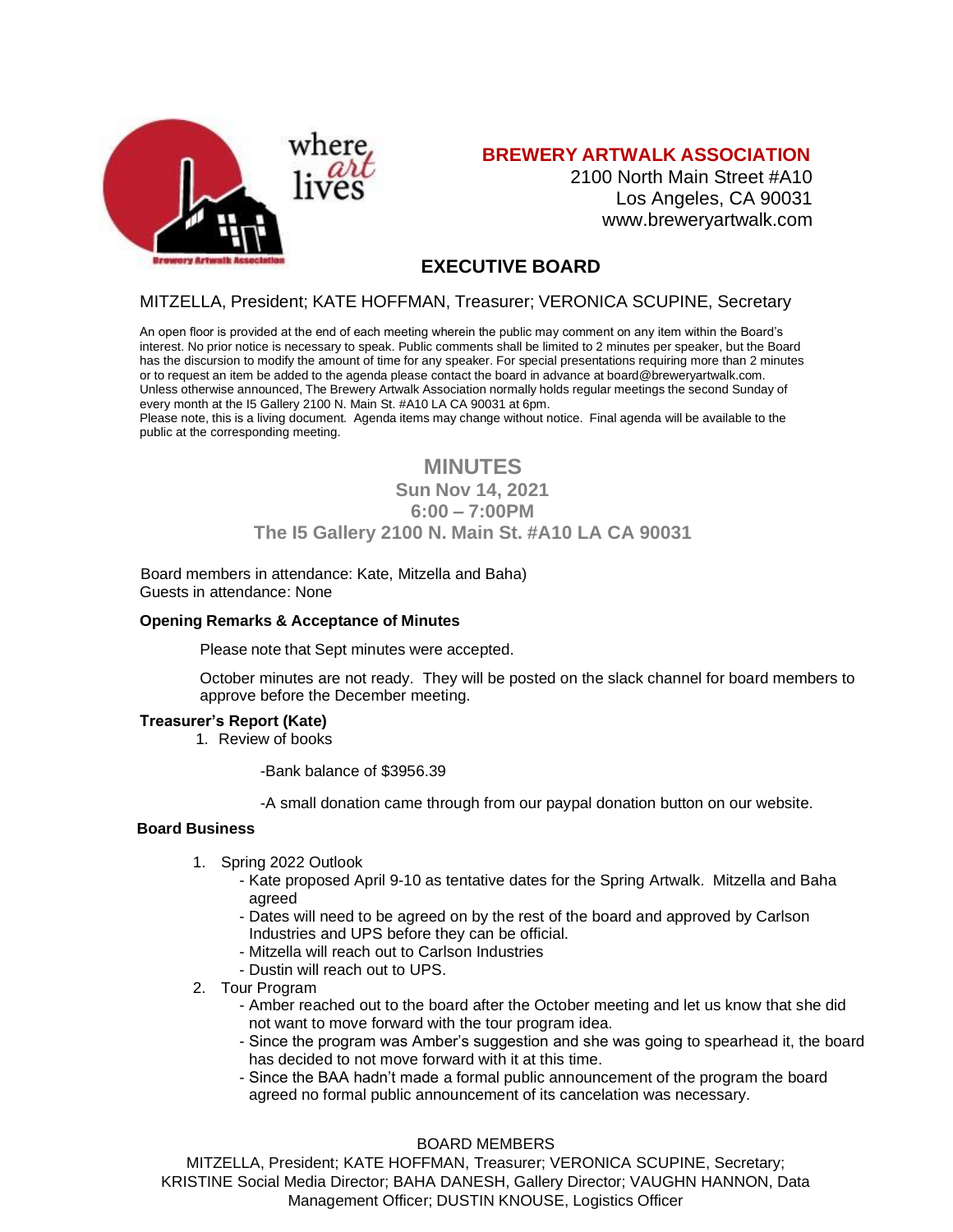# **Fundraising (Kate)**

- 1. BAA Fundraiser
	- Kate will register the BAA for Pay Pal Giving fund which will be needed to collect the funds raised by the upcoming Go Fund Me fundraiser planned to kick off on Giving Tuesday November 30th.
	- Kate requested some help with wording for the PPGF description and keywords for the SEO.
	- Mitzella suggested Kate come up with a preliminary description for the Pay Pal Giving Fund info and put it into slack for the rest of the board to approve.
	- The fundraising video is almost ready to go live. Most of the lower thirds have now been approved and the audio has been mixed.
	- Mitzella suggested using "Save The Brewery Artwalk" as the call to action.
	- Mitzella will post the finished video on slack for final board approval.
- 2. Foodtrucks
	- Baha has connected with a food truck organizer that looks promising. She will continue to connect with them and report back. At some point she will hand them off to Kate as first point of contact. Likely once we have solid dates.

### **Logistics (Dustin)(Not In Attendance)**

- 1. Nothing to report.
- 2. Baha mentioned that we might want to talk to Zack about security if we don't hear back from Reel Security.
- 3. The lowest porta potty quote we've received so far is \$2020

#### **Marketing /Graphic Design (Mitzella)**

- 1. Billboard refresh update
	- Quote from Walldogs: \$6720 for a stripped repaint or \$8400 for a new design (with the same colors)
	- The BAA will not need a new design but Stronghold Gym will likely want a new design.
	- Mitzella mentioned that a new design for Stronghold but not Artwalk
	- Per Katherine from Stronghold Gym, they are aiming to get it finished before Spring Artwalk.
	- Kate will reach out to Katherine before the next meeting for an update.
- 2. Graphic Design
	- Nicole Horton has volunteered her services for free.
	- Design should probably be tied into the brewery  $40<sup>th</sup>$  anniversary which is also considered the Ruby Anniversary.
	- Mitzella floated the idea of bringing back the Poster Contest and suggested Nicole might be able to design a frame that would match the rest of our graphic design.

#### BOARD MEMBERS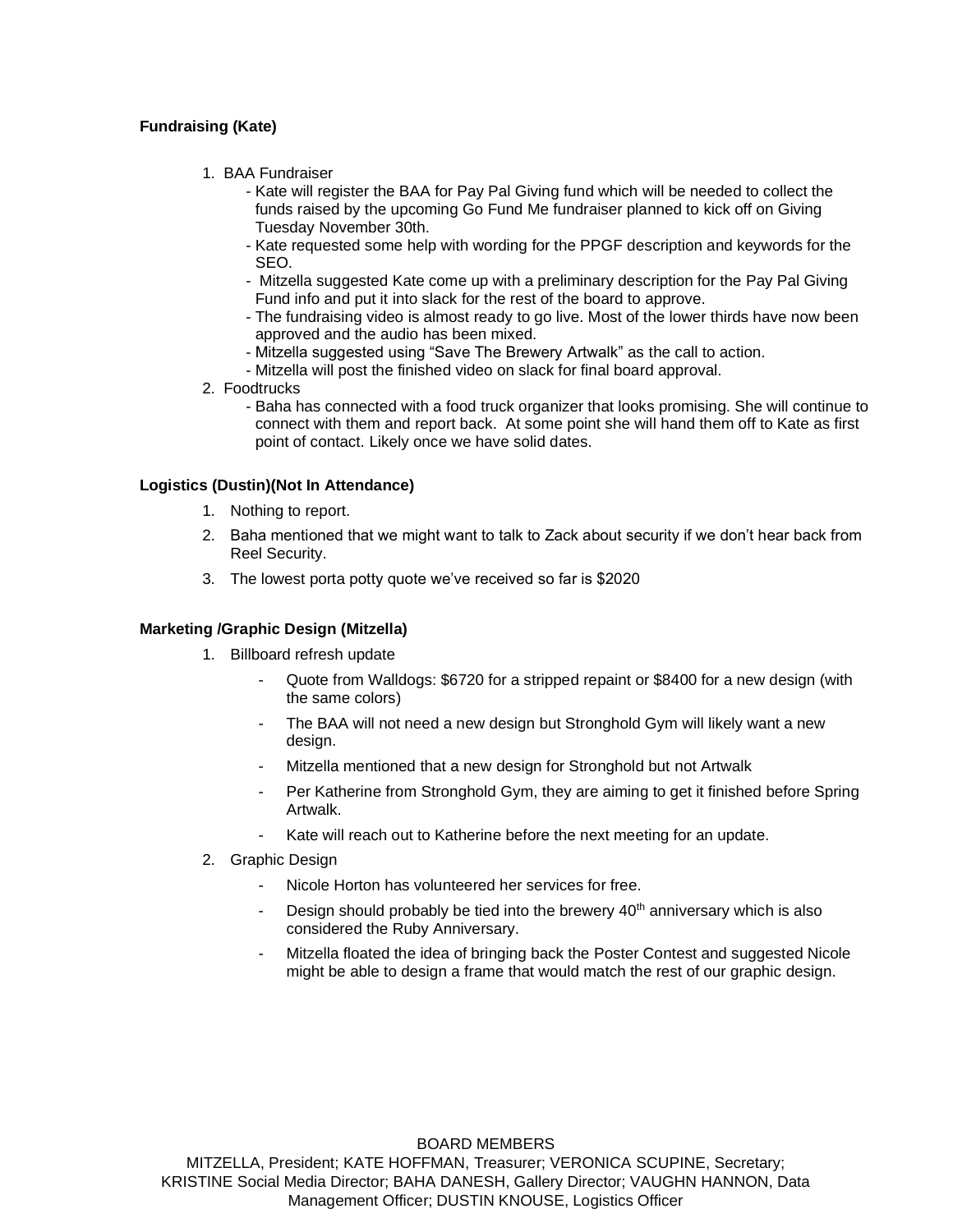# **Social Media (TBD)**

- 1. Kristine stepped down from the board
- 2. The board discussed possibilities for her replacement
- 3. The open position will be posted on line
- 4. In the meantime, Baha will take over posting on social media.

# **Gallery (Baha)**

1. Baha wants to schedule a deep clean for the gallery before the next Artwalk

# **Data Management (Vaughn) (Not In Attendance)**

- 1. Nothing to report
- 2. Resident Webpage
	- Need to get a first draft of this up ASAP so we can start an awareness campaign for new residents.

# **Communications (Kate)**

1. Calls are starting to come into the info line asking about the dates for the next Artwalk.

# **Open Floor**

1. Nothing for open floor.

# **Meeting Adjourned**

**Next Meeting Will Be December 12 th @ 6pm in the I5 Galler**